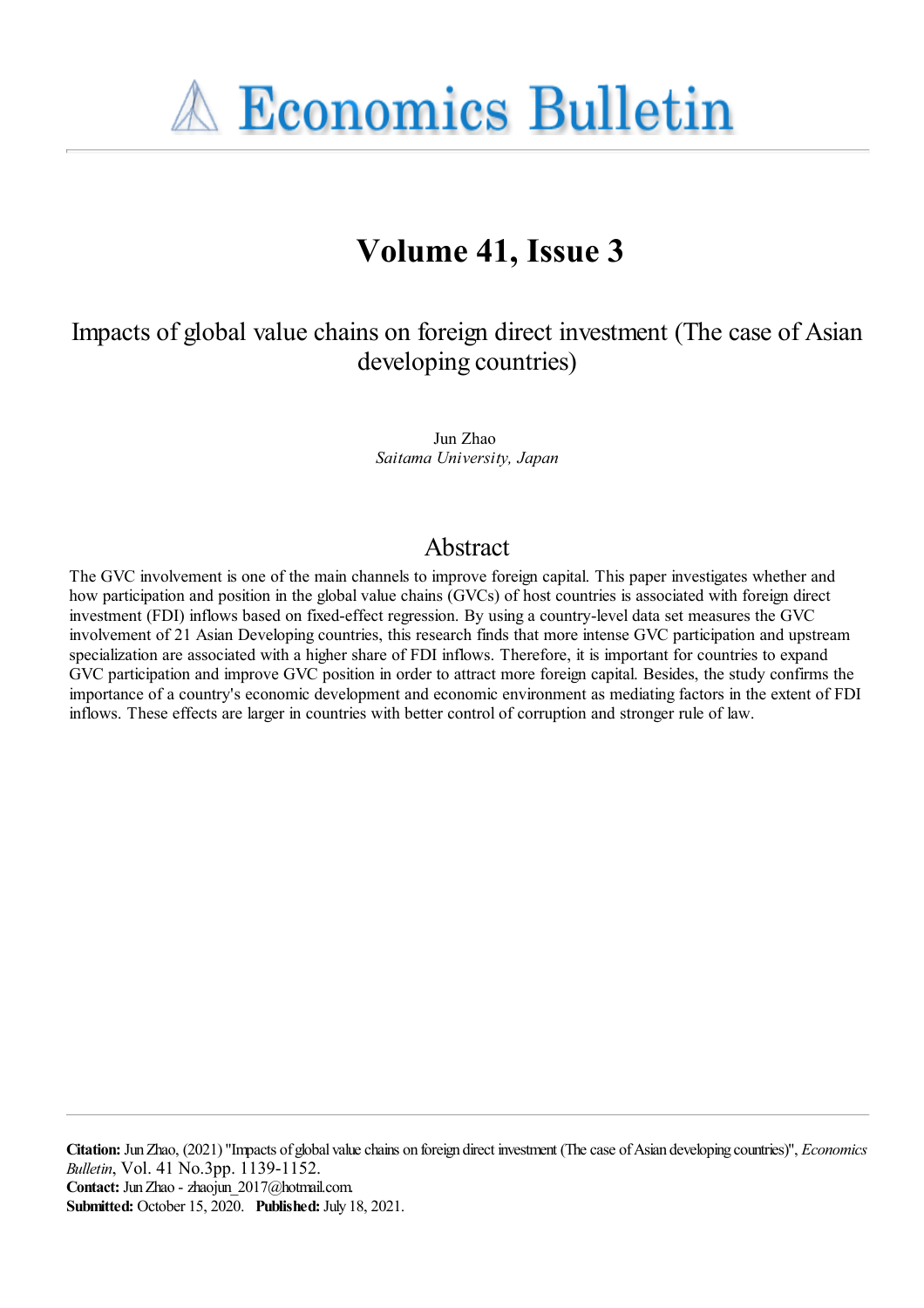#### **1. Introduction**

In recent years, two phenomena, along with the progress of globalization, have emerged in developing countries: the upsurge of foreign investment inflows and the increasing participation in the fragmentation of production (Amendolagine et al., 2019). Based on the report of UNCTAD in 2017, FDI in developing countries grew by 16.4 percent per year between 2001 and 2016, on average more than twice the level of investment in developed economies. Developing economies are considered to be the main beneficiaries of the global rise in foreign direct investment. For developing countries, FDI allows the transfer of technology, particularly in the form of new varieties of capital inputs, that cannot be achieved through financial investments or trade in goods and services. As such, recipients of FDI often gain employee training during the course of operating new businesses, which contributes to human capital development in the host country. Through FDI, host countries can also achieve economic growth due to the influx of capital and increased tax revenues.

Global value chains are defined as the fragmentation of production processes in several stages being performed in different countries, which are typically coordinated by multinational corporations (MNCs) (Martínez-Galán and Fontoura, 2017). By participating in global value chains, companies in developing countries have become full and qualified participants in the global market, specializing in specific stages of the production process, and exploiting their comparative advantages without developing all the capabilities covered by the entire production chain (e.g., IMF, 2013; Kowalski et al., 2015; Taglioni and Winkler, 2016). As a result of the rise of GVC involvement, combined with intensifying global competition due to the entry of major new producers and exporters, companies face significant pressures to reduce costs and increase productivity in their GVCs.

The contribution of this study towards an improved knowledge of GVCs is twofold. First, to present the results obtained with a GVC involvement index for the 21 developing Asian countries. Intensive participation in GVCs exposes local companies to the requirements of international markets, more complex demands, and learning opportunities (Amendolagine et al., 2019). In addition, upstream position in GVCs indicates specialization in the local production of intermediate inputs, which are available for foreign investors to buy (Amendolagine et al., 2019). In developing countries, downstream specialization usually corresponds to the assembly stages of imported inputs, mainly using low-cost local labor. Although it has no direct impact on the local supply of intermediate inputs, it may well attract efficiency-seeking motivations. Second, to analyze whether or not the degree of GVC involvement in a country is positively associated with FDI inflows in developing Asian countries.

The results indicate that the degree and position of GVC involvement matter for the FDI inflows. The higher degree of involvement in GVCs, the higher a country might expect the FDI inflows to be. This applies also to countries that specialize in more upstream stages of GVCs, where more raw materials and/or intermediate goods can be provided to foreign buyers, thus attracting more foreign capital. Furthermore, the relationship between GVC involvement and inward FDI is stronger in countries with stronger rule of law and better control of corruption.

The next section reviews the previous literature. Section 3 provides the theoretical framework. Section 4 presents the measurement of the GVC indicators. Section 5 describes the empirical framework, and Section 6 discusses the main results. Section 7 is the conclusion.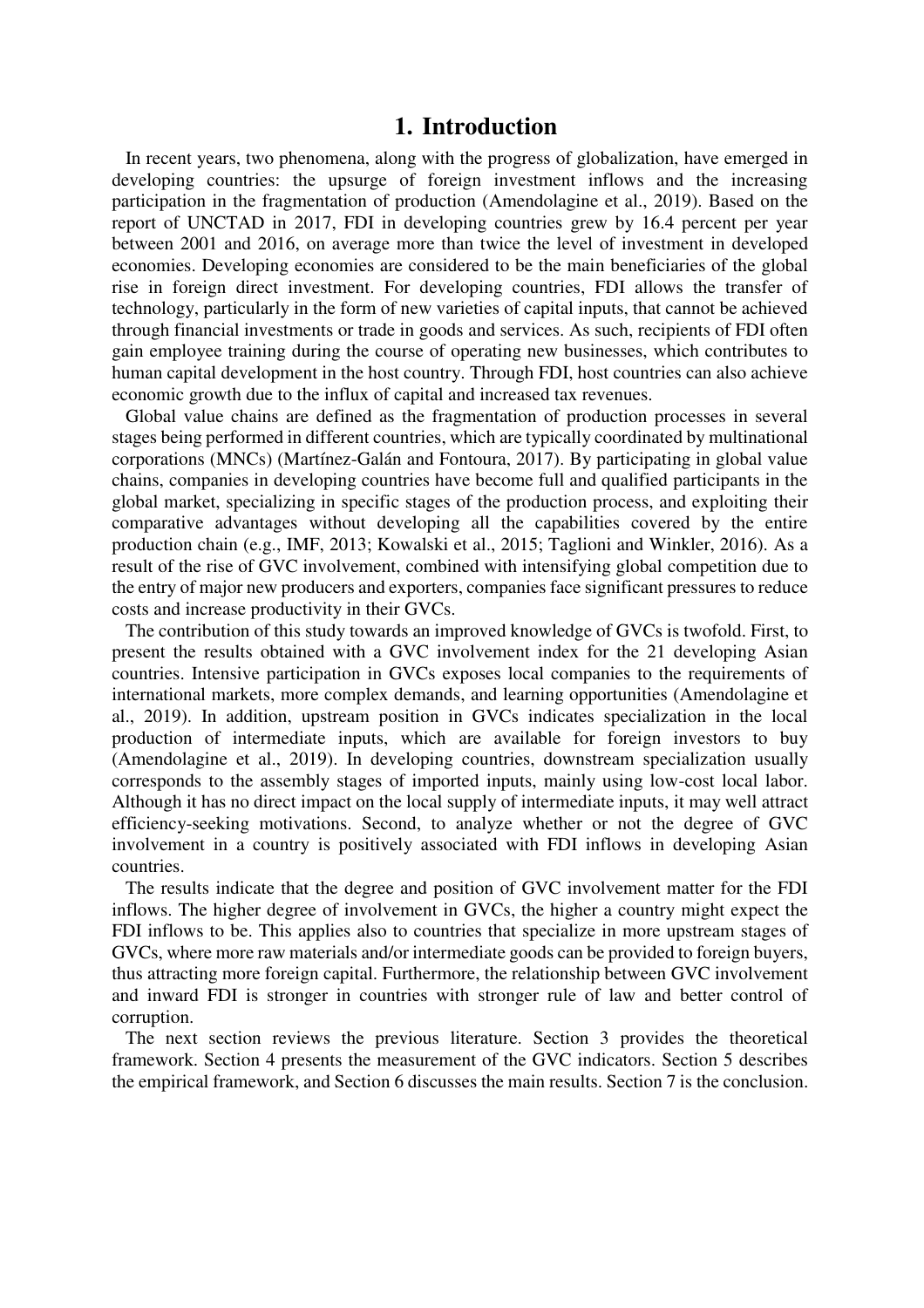#### **2. Literature review**

UNCTAD (2013) estimates that around 80% of global trade, in terms of gross export, is linked to the international production networks of multinational corporations, either as intrafirm trade, or through the non-equity modes (NEMs) of international production, such as contract manufacturing, licensing and franchising, and arm's-length transactions involving at least one MNCs. As a result, the MNCs must decide where to locate their activities, taking into consideration the segments or value-added activities comprised in GVCs (UNCTAD, 2013) and the specific mode adopted by the GVCs to internationally fragment production as indicated by Martínez-Galán and Fontoura (2017). FDI has been identified as the most common way to link developing countries to GVCs (Taglioni and Winkler, 2016), because MNCs are responsible directly or indirectly for a large share of trade in value added (UNCTAD, 2013).

With globalization of firms, various forms of their cross-border activities have been facilitated. As a result, multinational corporations have been perceived in a different way, from a centralized vertical organization to a decentralized more flexible structure as discussed in Franco et al. (2008). Recent empirical literature has shown that firms which are active in a form of globalization are likely to engage in other forms of globalization as an attempt to reduce production costs and expand market (Tomiura, 2007). Among others, Antras and Chor (2003) examine the firm's choice of an organizational form, based on the property-right approach. Amendolagine et al. (2019) on the relationship between GVC involvement and local sourcing of intermediate products by foreign investors.

As documented and indicated by Dunning (1998) and Martínez-Galán and Fontoura (2017), despite the recognition that the determination of the location of multinational corporation activities is increasingly specific to GVC segments and GVC modes, the empirical research on the role of a country's degree of GVC involvement as an inward FDI driver is still scarce. Some studies have focused on the expansion of GVCs as a consequence of the inflows of FDI (e.g., Lopez Gonzalez, 2016; UNCTAD, 2013). However, Amador and Cabral (2014) point out that although it is difficult to set clear borderlines, the flows of FDI are mostly a consequence of the expansion of GVCs and not exactly drivers for its expansion. The existing evidence indicated that GVC participation increases inward FDI stock (Martínez-Galán and Fontoura, 2017). Furthermore, Amendolagine et al. (2019) report that GVC participation and upstream position encourage foreign investors to use local inputs. Carril-Caccia and Pavlova (2019) demonstrate that a country' trade policy and GVC involvement affect its capacity of attracting foreign investment.

As an attempt to make a new contribution to the literature, this paper tries to analyze the role of a country's involvement in GVCs as a driver of FDI inflows. This paper is different from the existing studies in some aspects. First, this paper focuses on Asian developing countries. Second, this research covered a sample of 21 countries. Third, this paper considers both GVC participation and position as determinants of FDI inflows.

### **3. Framework regarding FDI and GVC involvement**

The impact of GVCs on MNCs' activities extends to all types of FDI motives (Martínez-Galán and Fontoura, 2017). For instance, when efficiency-seeking FDI comes to a firm seeking to locate discrete parts of the production in low-cost countries, it is particularly relevant to GVCs (Martínez-Galán and Fontoura, 2017). Besides, plenty of the foreign investment in natural resources is increasingly driven by MNCs that operate globally, such as Mongolia, which has demonstrated high performance in attracting FDI from different multinational corporations during the 1990s, and whose FDIs have been concentrated in the mining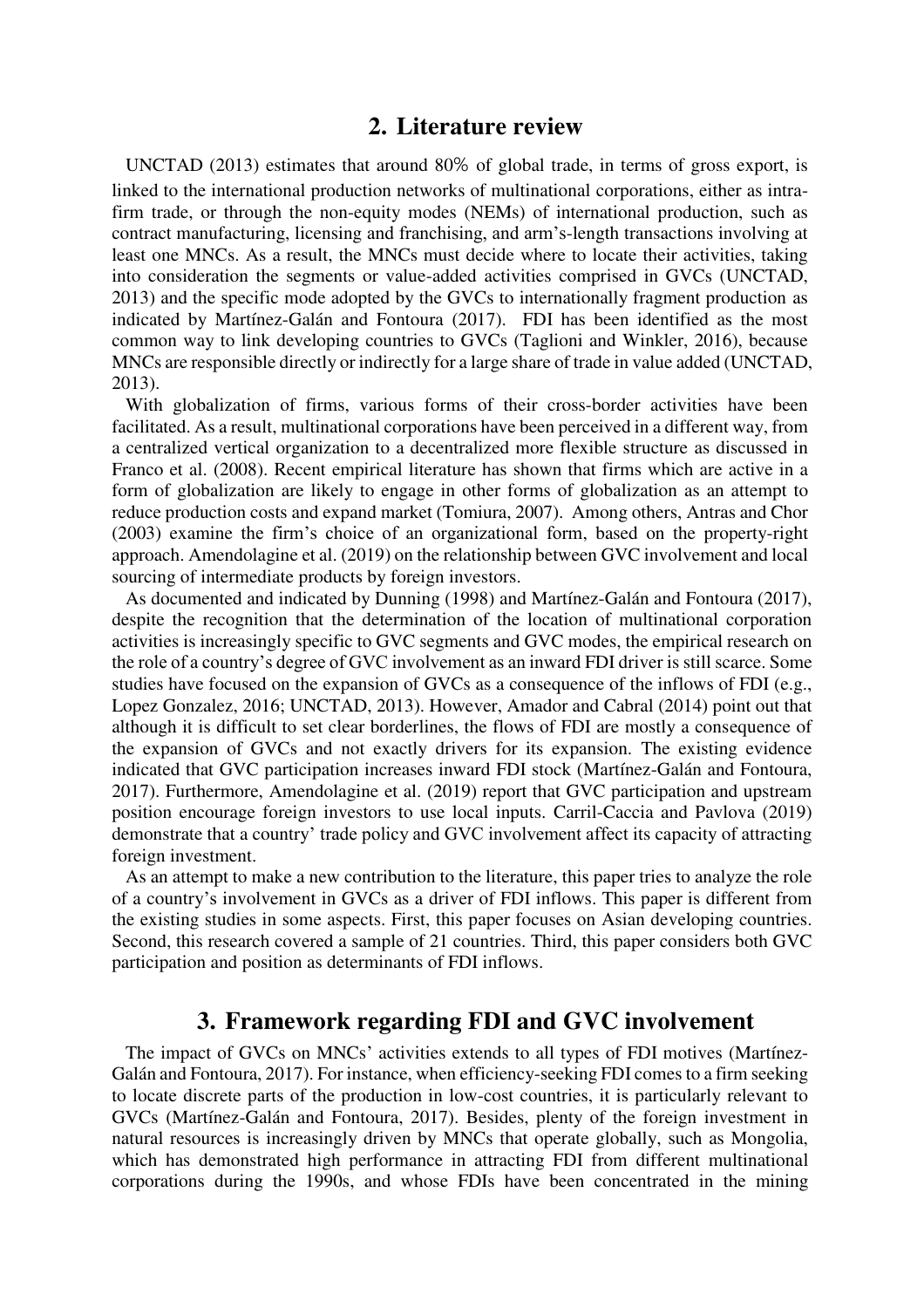industries. Even in market-seeking purposes, FDI by MNCs usually correspond to the shift from arm's-length transaction to intra-firm transaction (UNCTAD, 2013), partly due to the increased role of agglomerative space economies and local service support facilities (Dunning, 1998), and may belong to a GVC network. Strategic alliances may also prevail in a firm's decision to internationalize operations through FDI, depending on the power relationships and coordination of potential partners in its international production network (Martínez-Galán and Fontoura, 2017).

Involvement in GVCs is one of the dimensions that can affect the local sourcing decision (Taglioni and Winkler, 2016). In the early 1980s, many Southeast Asian countries implemented aggressive policies in order to attract FDI, thereby taking advantage of potential spillover effects to promote industrial development. During the process, most countries faced the problem of high domestic production costs. One of the reasons was insufficient local supply, as well as the increased cost involved in the transportation of intermediate goods.

The implications of GVC involvement are multifold, particularly for some developing countries. GVCs can provide local companies with access to global markets and integration in the global economy. They no longer have to develop an entire industry to generate exports but can instead focus on fewer tasks within industry value chains. Since participating in GVCs implies compliance with international quality standards in order to conduct customized inputs, it exposes local firms to stronger competition, more intense information flows, and greater production complexity (Amendolagine et al., 2019). This can be one of the important ways for companies in developing countries to build productive capacity, as well as technology dissemination and skill-building to create opportunities for longer-term industrial upgrading (UNCTAD, 2013). A higher productive capacity can increase incentive for foreign investors to establish manufacturing facilities in the country especially, in terms of vertical FDI, which is associated with the GVC specialization in order to benefit from the competitive advantage of each country (Beugelsdijk et al., 2009). Through vertical FDI, MNCs set production networks to fragment the value chain by taking advantage of the skilled and unskilled labor endowment differences across countries (e.g., Hanson et al., 2005; Braconier et al.,2005). In this case, the trade often takes the form of intra-company transactions, with production stages located in different countries.

Meanwhile, participation in GVCs enables countries to produce inputs for other countries by providing raw materials and/or intermediate products (Koopman et al. 2011). This participation can attract foreign investors to establish alternative local sources of supply for key intermediate inputs in order to diversify risks and to overcome trade costs like transportation, tariffs or anti-dumping measures (e.g., Buckley and Casson, 1981; Horstman and Markusen, 1987).

Furthermore, greater involvement in GVCs can improve the business ecosystem in which foreign investors decide to produce and enhance local capabilities, and an improved business ecosystem can encourage foreign investors to rely more on local inputs (Amendolagine et al., 2019).

Overall, it is possible that MNCs opt for countries with a high level of GVC involvement, as this can facilitate access to favorable factors, global market, and global economic integration.

### **4. Measuring the GVC involvement**

This research calculates two indicators of GVC involvement based on the UNCTAD-Eora Global Value Chain Database, which provides information on key GVC indicators for 189 countries from 1990 to 2017 (Casella et al., 2019).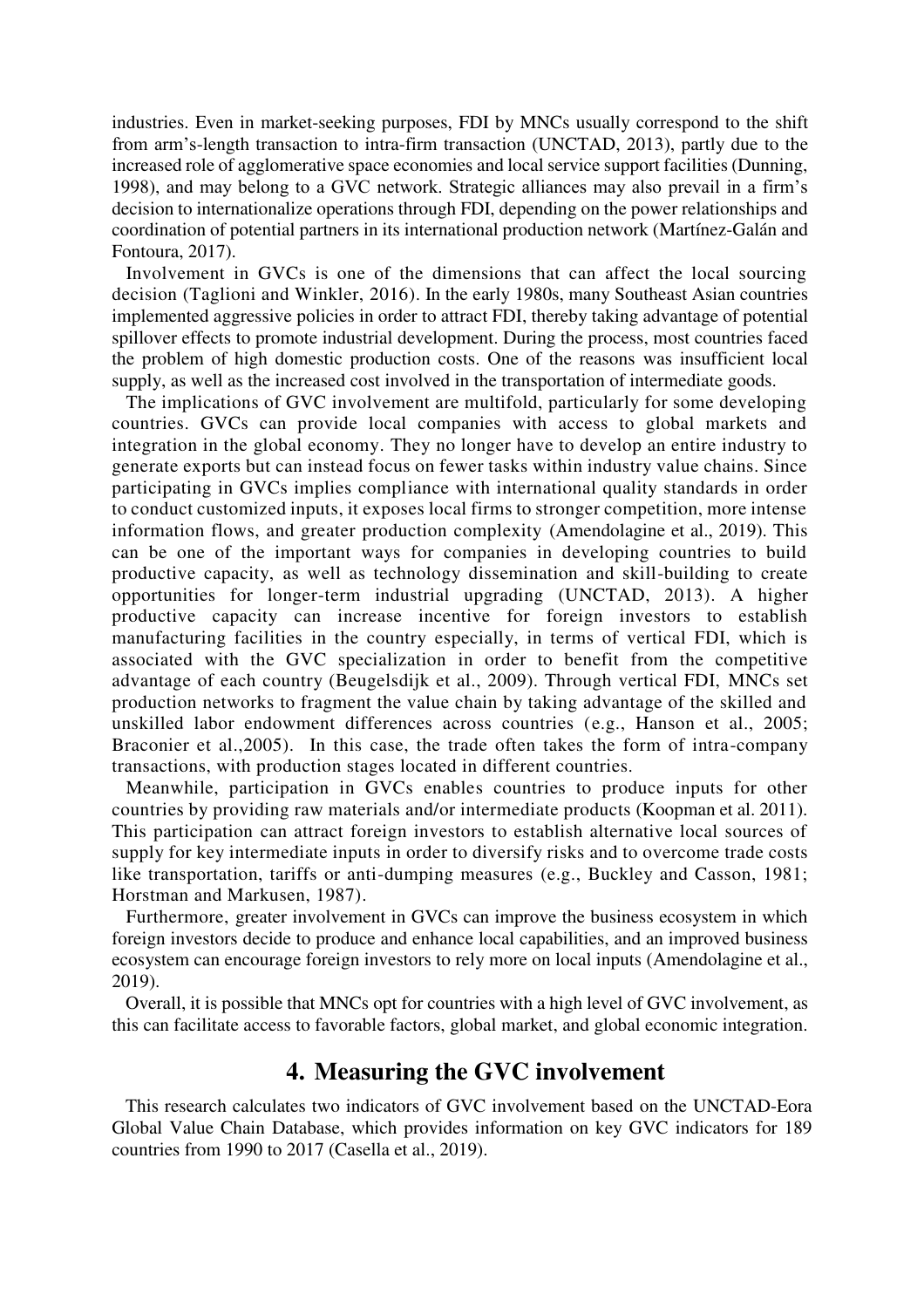Koopman et al. (2011) decompose gross exports in a given economy into *domestic value added* (DVA) component and *foreign value added* (FVA). DVA, the real value added exchanged in trade, of all countries participating in GVCs contribute to its creation through their domestic factors of production; and FVA component, the value added traded as part of imported inputs in multi-stage, multi-country production processes. In value added terms, it is thus double counting rather than the creation of fresh value. The DVA further decomposes into (1) *direct value added—*that is, exports in final goods and intermediates absorbed by direct importers; (2) *indirect value added—*that is, exports in intermediates re-exported to third countries; and (3) *re-imported domestic value added—*that is, exports in intermediates that return home. These three components represent the share of domestic content in a given country's exports.

Based on the decomposition of gross exports, as described above, Koopman et al. (2011) build an index to measure the degree of GVC participation of a given country by considering both the FVA and part of DVA in gross exports, basically adding the DVA traded with the FVA traded. Since direct domestic value added and re-imported domestic value added are two GVC types that cannot be disentangled from available data, this paper aims to measure the indirect value added with regard to the DVA exports in intermediates based on previous research.

The GVC indicator measuring the participation of each year *t* in a given country *i* in the crossnational trade of intermediate goods is defined as:

$$
GVC\ PARTICIPATIONit_{it} = FVA_{it} + IVA_{it}
$$
 (1)

where FVA it is the foreign value added and *IVA* it is the indirect domestic value added in country *i*, divided by gross exports.

Calculating the log-difference between the DVA and the FVA components of the GVC participation index provides a proxy for the country's prevailing position (i.e., upstream or downstream) in the GVC. The second indicator measuring the relative position of county *i* in year *t* within the GVCs is defined as:

$$
GVC\ POSITION_{it} = \ln(1 + IVA_{it}) - \ln(1 + FVA_{it})
$$
\n(2)

It makes sense to capture whether a country is primarily a net exporter, or a net importer, of value added, that is, to compare whether a country's exports of intermediates are used by other countries with that country's use of imports in the production process (Koopman et al., 2011).

A country with positive values of position index lies upstream in the GVC of production process which are remote from final demand. The more upstream a country is the larger its forward linkage-based production is. Conversely, if a country with negative values lies downstream in the GVC, this indicates it will use a large portion of other countries' intermediates to produce final goods for exports (Koopman et al., 2011).

### **5. Data and empirical analysis**

The empirical analysis is based on two databases—the World Bank Database and the UNCTAD-Eora Global Value Chain Database, covering 21 developing Asian countries, ranging from 1996 to 2017. The regression equation is as follows:

$$
FDI_{it} = \beta_1 GVC \; PARTICIPATIONit_{it} + \beta_2 \; GVC \; POSITION_{it} + \sum \beta_3 \; X_{it} + \delta_i + \lambda_t + \varepsilon_{it} \quad (3)
$$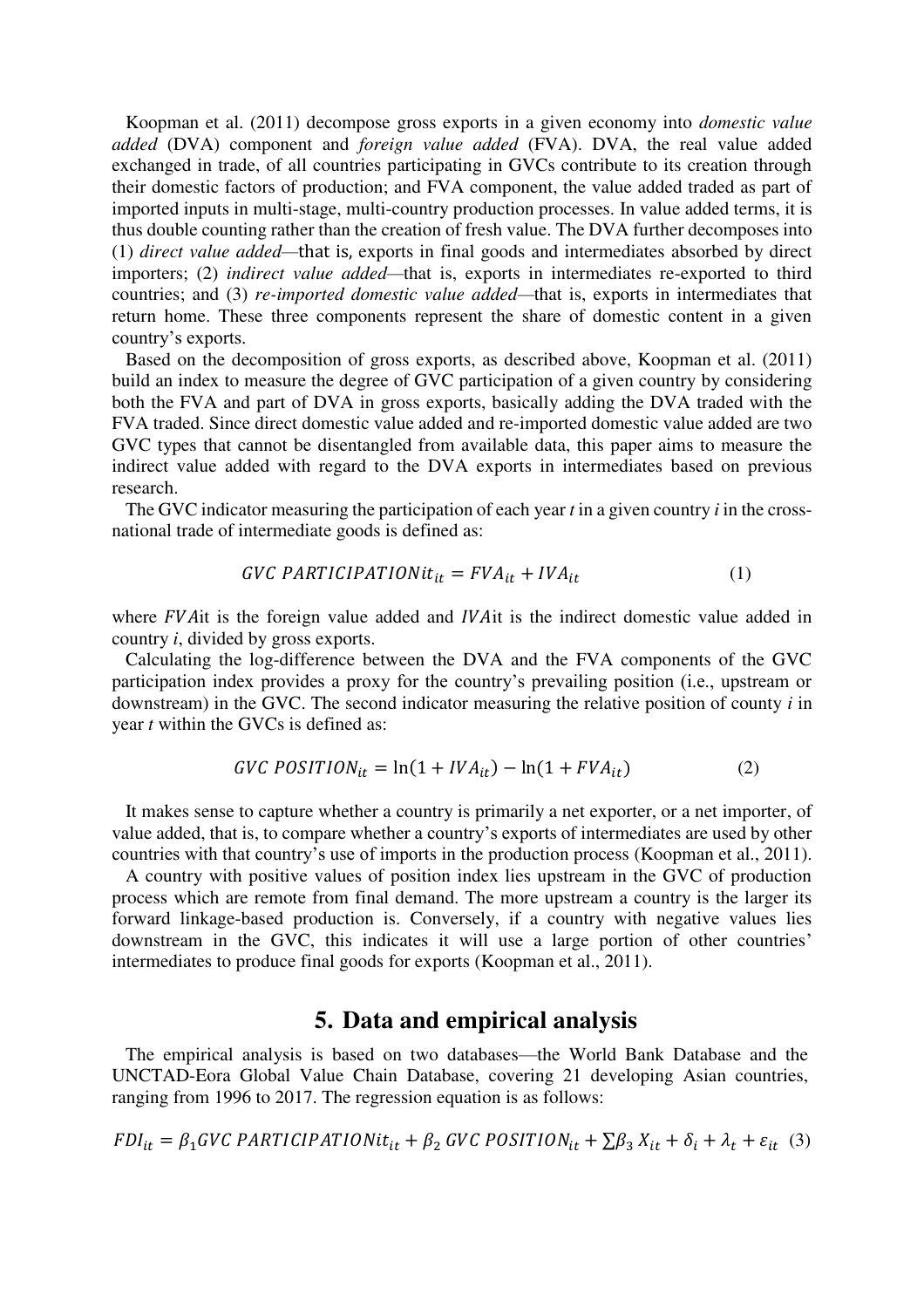The variables included in the model are as follows. The dependent variable  $FDI_{it}$  measures the FDI net inflows as the percentage of GDP of country *i* in year *t*, and *t* ranges from 1996 to 2017. As measured above, GVC PARTICIPATIONit<sub>it</sub> is the degree of GVC participation, measured by the share of value-added contents of gross exports used for further processing through cross-border production networks, and  $GVC$  POSITION<sub>it</sub> is measured by the position of one country in the GVCs.

The set of control variables  $X_{it}$  includes other factors that are considered to affect inward FDI. Control variables, including openness ratio, are measured by the total trade as the share of GDP (*OPENNESS RATIO*), which indicate the trade openness in a given country; annual percentage growth rate of GDP (*GDP GROWTH*); *GDP PER CAPITA*; labor productivity, measured as the ratio of GDP per employees (*LABOR PRODUCTIVITY*). Also, this research controls the impact of the financial crisis that emerged in 2008 using a dummy variable indicating the year *t,* ranging from 2008 to 2010 (*FINANCIAL CRISIS*).

*RULE OF LAW* and *CONTROL OF CORRUPTION* are the indicators of governance in a given country. Rule of Law captures perceptions of the extent to which agents have confidence in, and abide by, the rules of society, and in particular the quality of contract enforcement, property rights, the police, and the courts. Control of Corruption captures perceptions of the extent to which public power is exercised for private gain, including both petty and grand forms of corruption. The estimation of both indicators gives the country's score on the aggregate indicator in units of standard normal distribution, that is, ranging from approximately -2.5 to 2.5.

It is possible that the omitted variable bias remained and other factors affecting FDI inflows in the country *i* not included in the control variables of the investigation equation. Some of these unobserved variables can be assumed to be country-specific and year-specific, representing differences between years, but constant for the country, and representing the heterogeneity between countries, but constant over time, respectively. Therefore, this paper uses the fixed effects model, controlling for other possible FDI determinant variables, including fixed effects for host country  $i(\delta_i)$  and year  $t(\lambda_t)$  to absorb unobserved heterogeneity which could affect the degree of GVC participation and the FDI flows to host countries.

Country sample is shown in Table A1. A summary of statistics of all the variables is presented in Table A2.

### **6. Discussion of the main findings**

The results from the fixed effects model are reported in Table 1 and show the presence of a positive and statistically significant relation between participation in GVCs and the FDI net inflows. The marginal effect retrieved from the estimated coefficient reported in Column 1 indicates that the level of GVC participation in a country such as Vietnam (0.51) improves by 1 unit, and the inward FDI increases by 15 percentage points. Existing evidence discussed by Farole and Winkler (2014) confirm that GVC involvement fosters the development of a local supply base, for instance, the agro-food buyer-driven chain in Vietnam. This is roughly in line with the finding in this paper. In addition, UNCTAD (2013) report that there is a positive relationship between FDI inward growth and GVC participation growth in 187 countries over the periods of 1990-2000 and 2001-2010. Generally, this is also consistent with the result this study.

In addition to GVC participation, the result represents that the position in GVCs is also significantly positive. Countries and industries with upstream specialization in the stages of the production process that are far from the final demand (production of intermediate goods used in exports by foreign countries) report a higher level of FDI inflows. This result might be obvious. The more upstream the industry, the more it produces intermediate goods that can be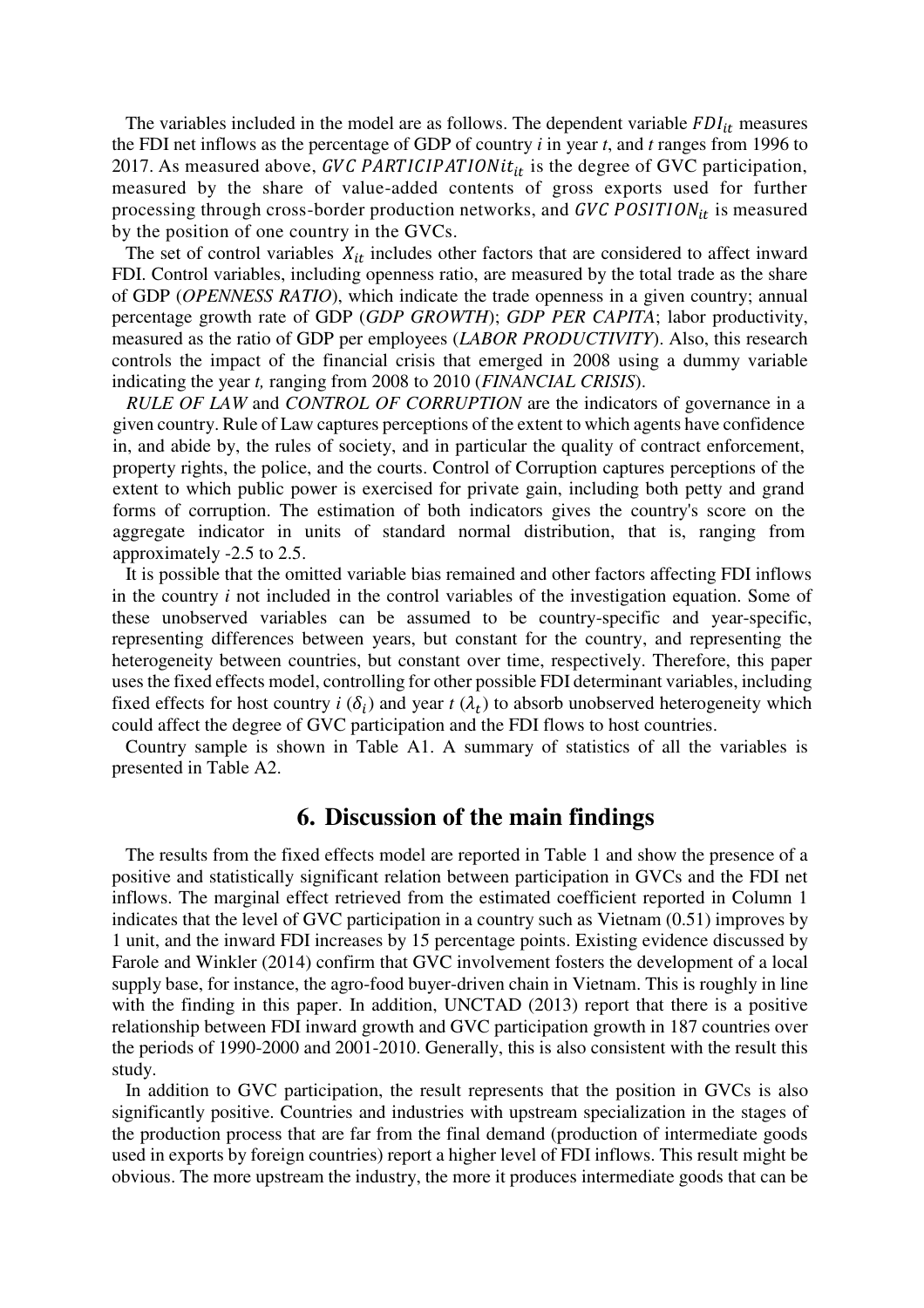bought by foreign investors (Amendolagine et al., 2019). Attracting foreign investors and other international buyers and linking them to the domestic economy should create conditions for local firms and workers to benefit from spillovers of knowledge and technology. Although the literature on global value chains often associates more upstream specialization with lower added value and less structural transformation, this result shows that this integration model in the value chain still provides a way to attract foreign direct investment. The study conducted by Farole and Winkler (2014) indicate that the Ahafo Linkage program in Ghana contributed to local procurement surrounding the Ahafo mine. The upstream sectors' experience, such as the agricultural industry or mining, in which the FDI and recourse to higher local sourcing of inputs by foreign companies are increasing (Amendolagine et al., 2019). The evidence from these studies is basically consistent with the finding of this research. Regarding the policy enhancing local sourcing, as documented by Sutton (2014), the local content program adopted by the Government of Tanzania, following the discovery of gas can be a good example for East and South Asian countries.<sup>1</sup>

The estimated coefficients of the control variables confirm the importance of a country's economic development and economic environment as mediating factors in the extent of FDI inflows. Higher levels of trade openness and better economic growth are related positively to inward FDI, consistent with the view that economic growth is positively correlated with FDI in all regions, and the correlation is slightly higher in developing countries than when all countries are combined (Iamsiraroj et al., 2015).

As such, the relation between labor productivity and FDI inflows is positive, although it contradicts some previous findings (Winkler, 2013). Conversely, GDP per capita is associated negatively with FDI net inflows. GDP per capita, as a good measurement of a country's living standards, also indicates the national wage level. The results for GDP per capita and productivity are in line with Cushman (1987) who indicates that a rise in a host country's wages or cut in its labor productivity discourages FDI into that country. The importance of the labor productivity for FDI inflows is due to the fact that foreign firms operating in developing countries usually produce more complex goods than domestic firms. Therefore, labor quality is an important factor for their investment decision (Rodriguez-Clare, 1996).

Finally, despite the control of corruption variables to be positive, both governance indicators are insignificant, which suggests that political governance in the host country does not much affect a firm's globalization decisions.

To investigate how heterogeneity in host country conditions might affect the impact of GVCs on FDI inflows, this paper interacts the two measurements of GVC involvement with macro variables (Table 2).

First, this research considers the measurement of rule of law (*RULE OF LAW*) as a proxy for local institutional quality and, as such, the results indicate that the effect of GVC participation is higher in countries with stronger institutions. Although the impact of rule of law itself on FDI in this research is not significant, this finding still supports the view that a good institutional environment is important for attracting foreign investors (Amendolagine et al., 2019). This is especially the case when the aim is to establish local linkages with domestic suppliers, since well-functioning institutions are essential for ensuring foreign investors are able to enforce contracts with local partners (Dollar and Kidder, 2017). Figure 1 shows the marginal effects of GVC participation by rule of law.

Second, this paper interacts the GVC indicators with control of corruption *(CONTROL OF CORRUPTION)* in a given country. The positive and significant coefficients of the interaction

 $\overline{a}$ 

<sup>&</sup>lt;sup>1</sup> After discovering natural gas reserves, the Tanzanian Government established a Local Content Unit to promote the participation of domestic companies as suppliers of foreign multinational corporations investing in the country (Sutton, 2014).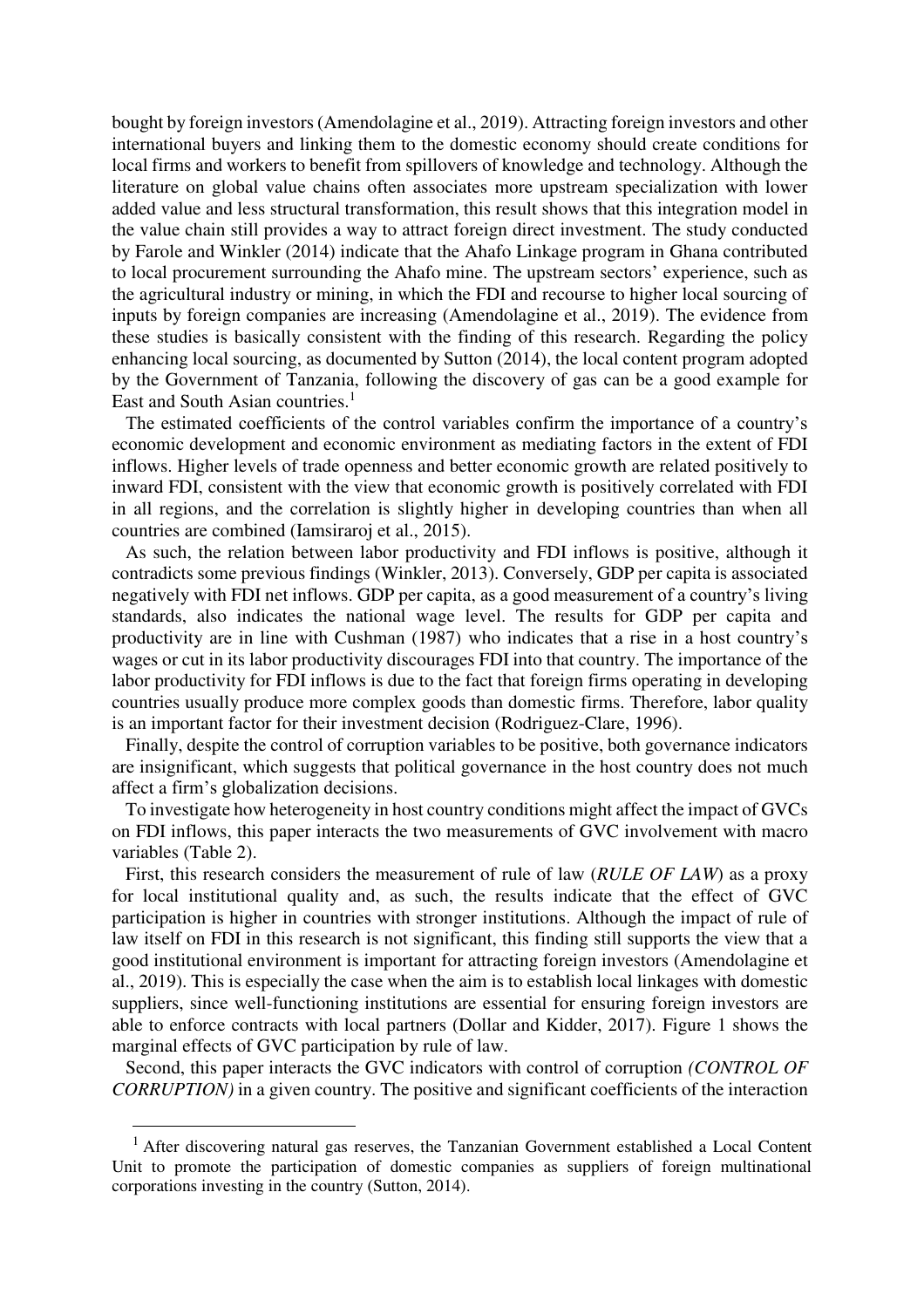term implies that good political governance reinforces the positive relationship between GVC participation and inward FDI. The marginal effects of GVC participation by control of corruption are shown in Figure 2.

| Dep. Variable:              | FDI net inflows | FDI net inflows |  |  |
|-----------------------------|-----------------|-----------------|--|--|
|                             | (1)             | (2)             |  |  |
| <b>GVC</b> Participation    | $0.17*$         | $0.17*$         |  |  |
|                             | (0.10)          | (0.10)          |  |  |
| <b>GVC</b> Position         | $0.19**$        | $0.19**$        |  |  |
|                             | (0.09)          | (0.09)          |  |  |
| <b>Openness Ratio</b>       | $0.10***$       | $0.10***$       |  |  |
|                             | (0.02)          | (0.02)          |  |  |
| <b>GDP</b> Growth           | $0.34***$       | $0.34***$       |  |  |
|                             | (0.08)          | (0.08)          |  |  |
| GDP Per Capita              | $-0.00**$       | $-0.00*$        |  |  |
|                             | (0.00)          | (0.00)          |  |  |
| <b>Labor Productivity</b>   | $0.00*$         | 0.00            |  |  |
|                             | (0.00)          | (0.00)          |  |  |
| Rule of Law                 | $-0.49$         | $-1.00$         |  |  |
|                             | (1.34)          | (1.58)          |  |  |
| <b>Financial Crisis</b>     | $-2.11$         | $-2.11$         |  |  |
|                             | (1.50)          | (1.50)          |  |  |
| Control of Corruption       |                 | 0.83            |  |  |
|                             |                 | (1.37)          |  |  |
| Constant                    | $-12.40***$     | $-12.24***$     |  |  |
|                             | (4.60)          | (4.61)          |  |  |
| Year Fixed Effects          | Yes             | Yes             |  |  |
| <b>Country Fixed Effect</b> | Yes             | Yes             |  |  |
| Observations                | 399             | 399             |  |  |

**Table 1.** Result of a fixed effect s panel regression to estimate the determinants of FDI inward with the country's GVC involvement index in the period 1997-2017

**Notes**: Column 1 reports the estimate coefficients of equation (3), obtained with fixed effects panel model. The dependent variable is the percentage of FDI net inflows divided by GDP. Column (2) reports the coefficients of the same model but with new independent variables, CONTROL OF CORRUPTION. Standard errors are reported in parentheses  $* p<0.1$ ,  $** p<0.05$ ,  $*** p<0.01$ .

Number of Countries 21 21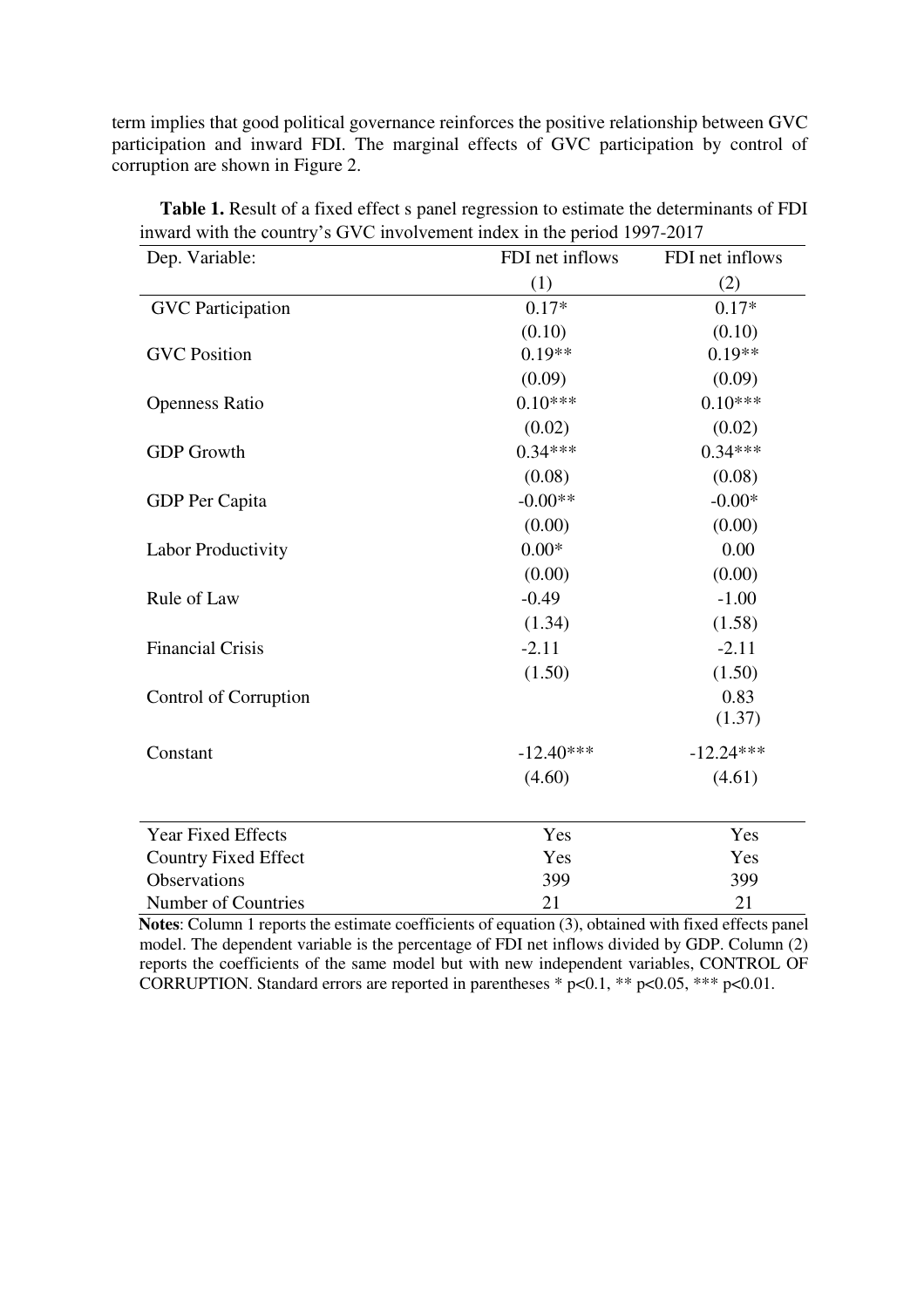| Dep. Variable:                            | FDI net inflows | FDI net inflows |  |
|-------------------------------------------|-----------------|-----------------|--|
|                                           | (1)             | (2)             |  |
|                                           |                 |                 |  |
| <b>GVC</b> Participation                  | $0.28**$        | $0.32***$       |  |
|                                           | (0.11)          | (0.12)          |  |
| <b>GVC</b> Position                       | $0.27***$       | $0.26**$        |  |
|                                           | (0.10)          | (0.10)          |  |
| <b>Openness Ratio</b>                     | $0.10***$       | $0.10***$       |  |
|                                           | (0.02)          | (0.02)          |  |
| <b>GDP</b> Growth                         | $0.35***$       | $0.35***$       |  |
|                                           | (0.08)          | (0.08)          |  |
| GDP Per Capita                            | $-0.00**$       | $-0.00**$       |  |
|                                           | (0.00)          | (0.00)          |  |
| Labor Productivity                        | $0.00*$         | 0.00            |  |
|                                           | (0.00)          | (0.00)          |  |
| Rule of Law                               | $-10.21**$      | $-1.00$         |  |
|                                           | (4.41)          | (1.58)          |  |
| Control of Corruption                     | 0.17            | $-9.62**$       |  |
|                                           | (1.46)          | (4.63)          |  |
| <b>Financial Crisis</b>                   | $-2.27$         | $-2.31$         |  |
|                                           | (1.55)          | (1.55)          |  |
| GVC Participation x Rule of Law           | $0.21**$        |                 |  |
|                                           | (0.09)          |                 |  |
| GVC Position x Rule of Law                | 0.05            |                 |  |
|                                           | (0.07)          |                 |  |
| GVC Participation x Control of Corruption |                 | $0.21**$        |  |
|                                           |                 | (0.09)          |  |
| GVC Position x Control of Corruption      |                 | 0.04            |  |
|                                           |                 | (0.07)          |  |
| Constant                                  | $-17.92***$     | $-20.04***$     |  |
|                                           | (5.32)          | (5.77)          |  |
|                                           |                 |                 |  |
| <b>Year Fixed Effects</b>                 | Yes             | Yes             |  |
| <b>Country Fixed Effect</b>               | Yes             | Yes             |  |
| Observations                              | 399             | 399             |  |
| Number of Countries                       | 21              | 21              |  |

| <b>Table 2.</b> Result of the interaction between dependent variables. |  |
|------------------------------------------------------------------------|--|
|------------------------------------------------------------------------|--|

**Notes:** Column 1 reports the estimate coefficients of equation (3), obtained with fixed effects panel model. The dependent variable is the percentage of FDI net inflows divided by GDP. Standard errors are reported in parentheses \* p<0.1, \*\* p<0.05, \*\*\* p<0.01.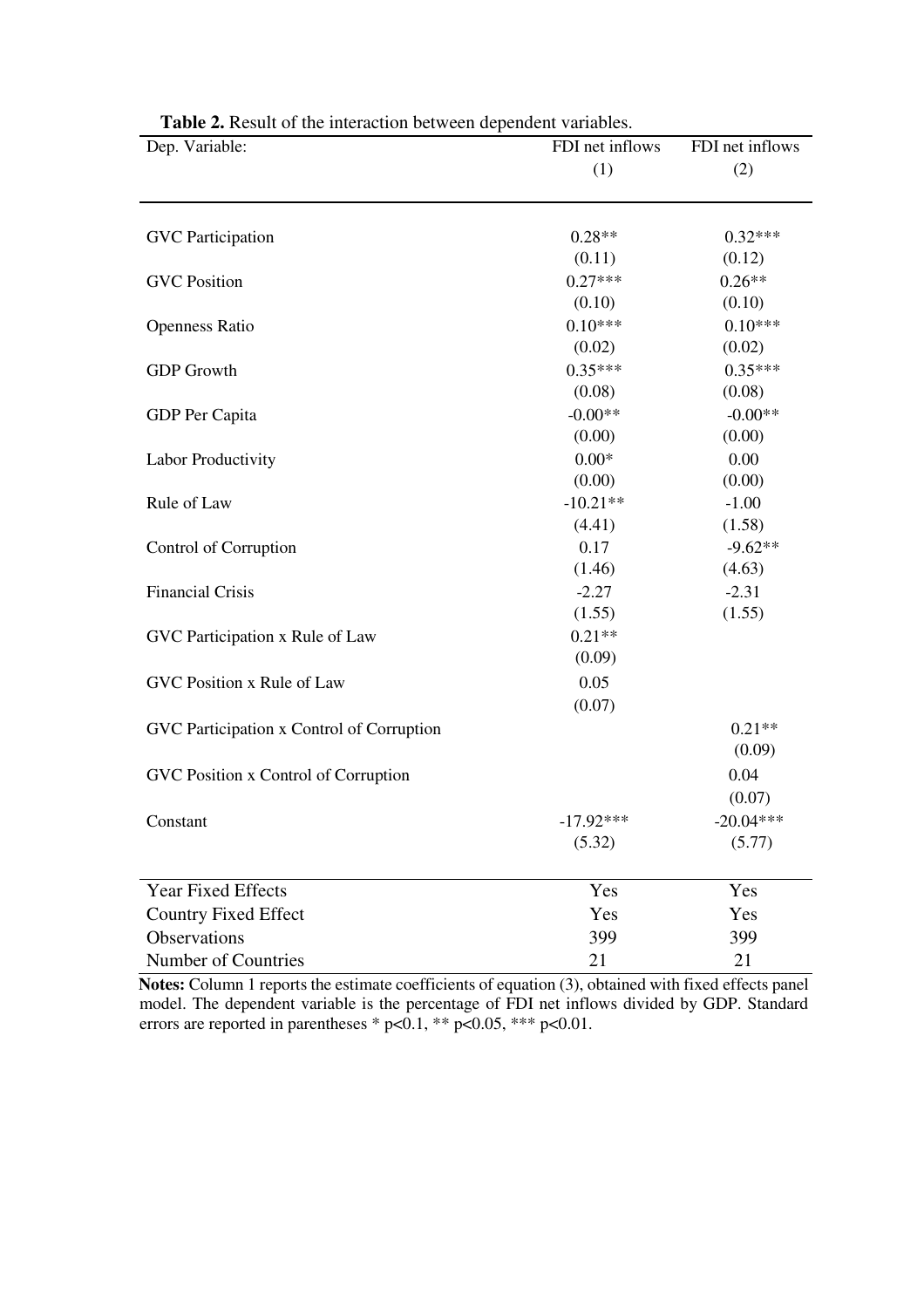



**Figure 2.** Average marginal effects of GVC participation by control of corruption



*Source: Author's elaboration based on the UNCTAD-Eora GVC and World Bank Database*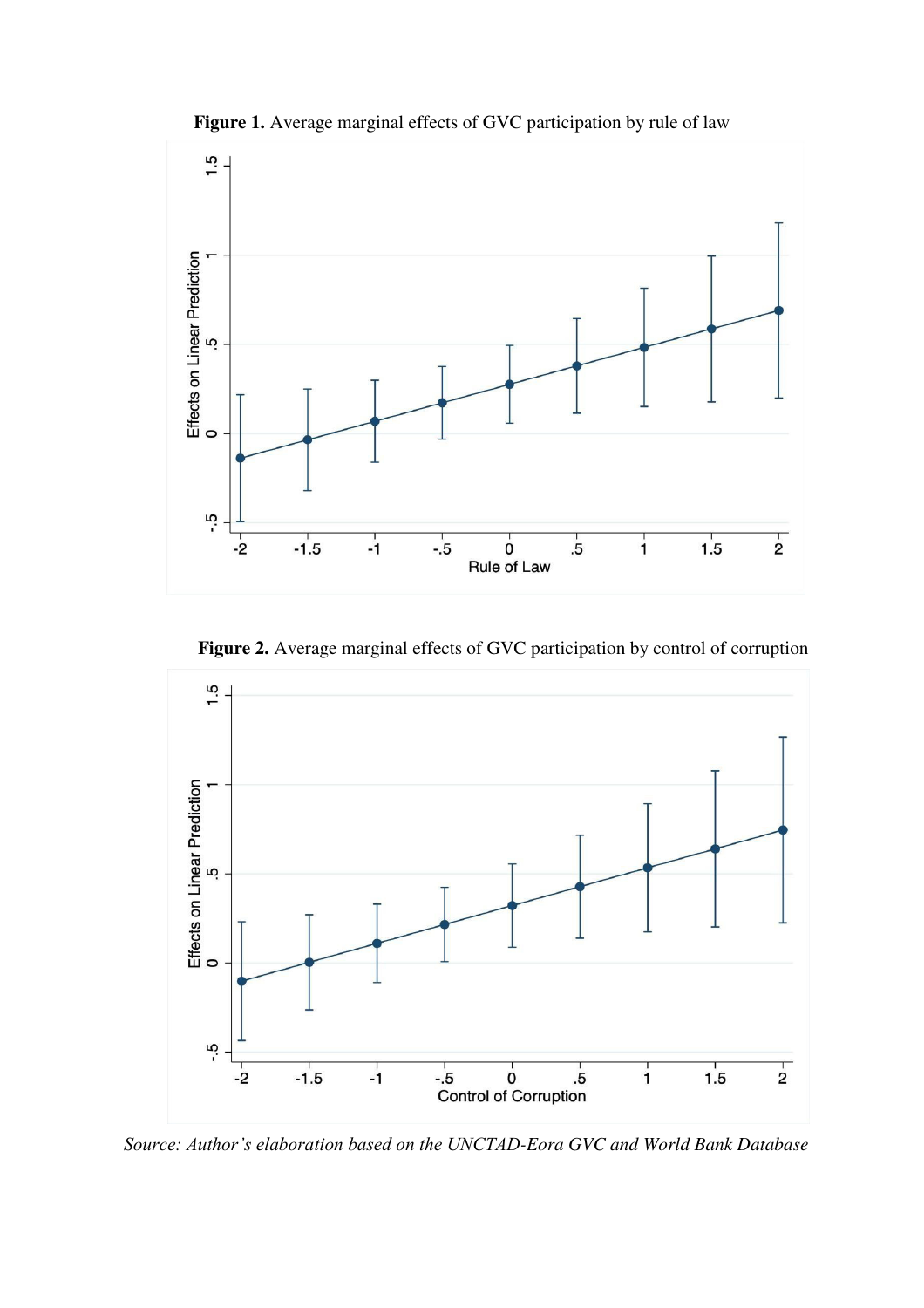#### **7. Conclusions**

The increasing involvement of developing countries in GVCs could have positive effects on local economies by increasing FDI inflows. This research tests this hypothesis by using data on the FDI net inflows of 21 developing Asian countries from the World Bank Database, with data on GVC indicators from UNCTAD-Eora Global Value Chain Database and calculates two GVC involvement indexes at the country level.

The results show that countries with greater participation in GVCs are those which generally report higher inward FDI. It also finds that the position in the GVCs matters; countries that lie in the more upstream stages of production attract foreign investors with a greater willingness to invest at the local level. These results are especially relevant for countries that specialize in the low value-added phases that are positioned more upstream in the GVCs (Amendolagine et al., 2019). The findings in this paper support the policy efforts in some Southeast Asian countries aimed at attracting foreign direct investment by accelerating industrialization processes to lower the cost of local sourcing. This applies, for instance, to Thailand, the Philippines, and Indonesia, all of which are investing in export processing zones in order to be able to satisfy the demand from investors in global integrated industries. Besides, in order to attract more foreign investors, countries can expand GVC participation by strengthening existing links in the GVCs, enhancing the absorptive capacity of a country to benefit from GVC integration, and building a world-class workforce (Taglioni and Winkler, 2016).

In addition, it is important for countries to improve the business ecosystem beyond the initial GVC enclave and ensure that GVCs are integrated into the domestic economy. Economic upgrading and densification are key to transforming GVC participation into sustainable development. The concept of the former is mainly to gain competitiveness in the process of higher added value and to improve domestic labor productivity and skills, while the densification of GVCs means promoting spillover effects through the participation of GVCs and involving more local companies in the supply network (Taglioni and Winkler, 2016), and thus attracting more foreign investors.

The relation between GVC involvement and FDI inflows is mediated by the host country. The positive relation between the GVC indicators and local inward FDI is stronger in countries reporting better control of corruption and stronger rule of law.

This study contributes to the literature that emphasizes the benefits of involvement in GVCs (e.g., Taglioni and Winkler, 2016; Costantinescu et al., 2017), especially for Asian developing countries. It also proposes a channel through which the benefits derived from participation in GVCs can spread through the local economy, that is, attracting foreign investors. The results of this paper suggest a high degree of relationship between GVCs and FDI and show that policies to support engage in and the upgrading of countries in GVCs could improve the FDI inflows. The findings also have some policy implications. Well-functioning institutions and better political governance greatly increase the positive relations between GVC involvement and FDI attraction.

Several limitations remain in this research. The major strand that is underdeveloped would be to use industrial-sector data to examine GVCs, since the micro level measurement in analysis of GVCs would meaningfully inspire the impact of GVCs. For the future, authors will improve the results by analyzing the impact of GVC involvement on FDI in the industry level, while still focusing on Asian developing countries. A fruitful avenue for further research is expected.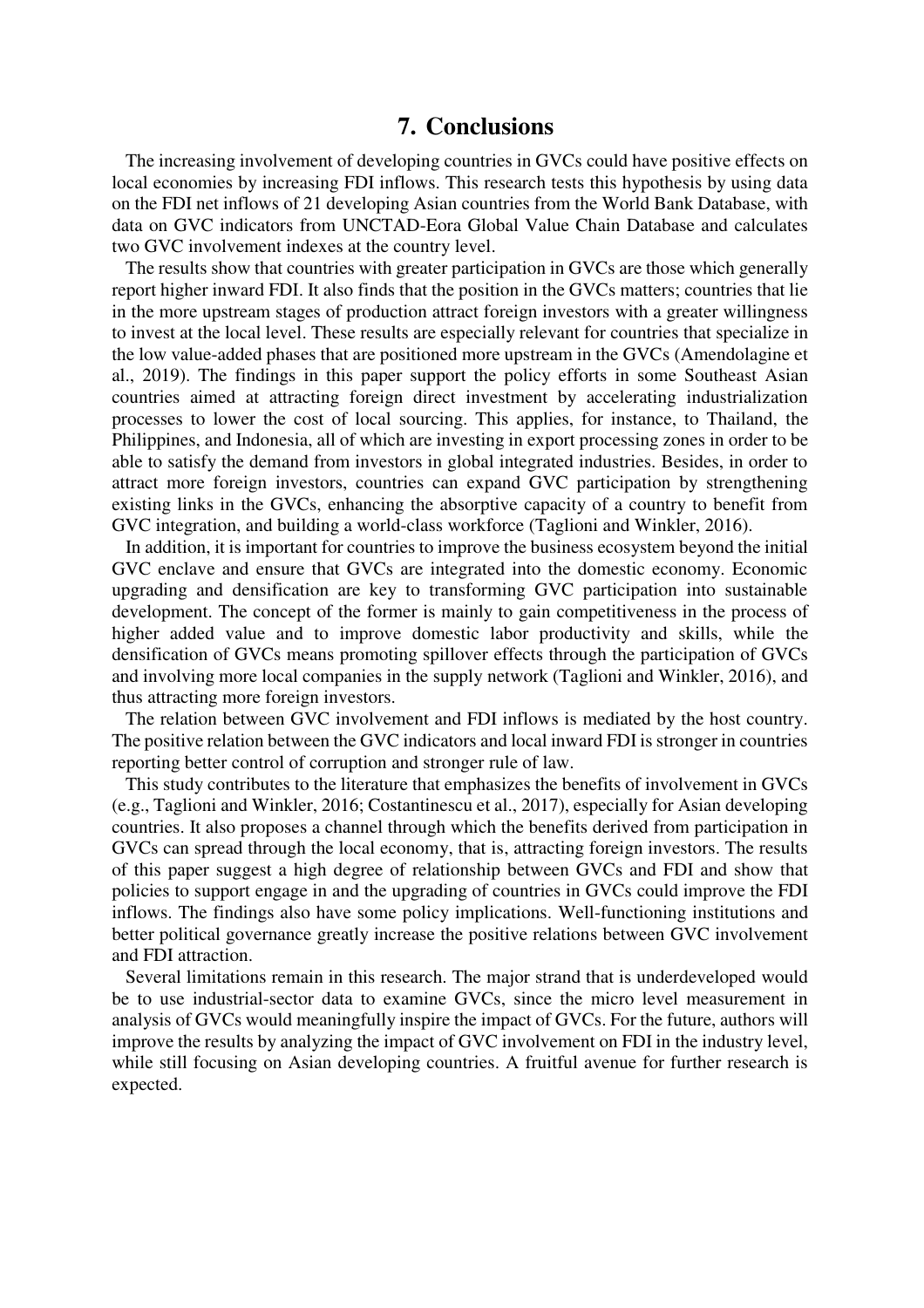#### **References**

- Amador, J., and Cabral, S. (2014) Global value chains: surveying drivers and measures. Working Paper No.1739. European Central Bank.
- Amendolagine, V., Presbitero, A. F., Rabellotti, R., and Sanfilippo, M. (2019) Local sourcing in developing countries: The role of foreign direct investments and global value chains. *World Development* **113**, 73–88.
- Antras, P., and Chor, D. (2003) Organizing the global value chain. *Econometrica* **81**, 2127– 2203.
- Beugelsdijk, S., Pedersen, T., and Petersen, B. (2009) Is there a trend towards global value chain specialization? —an examination of cross border sales of US foreign affiliates. *Journal of International Management* **15**, 126–141.
- Braconier, H., Norback, P.-J., and Urban, D. (2005) Reconciling the evidence on the knowledge-capital model. *Review of International Economics* **13**, 770–786.
- Buckley, P. J., and Casson, M. (1981) The optimal timing of a foreign direct investment. *The Economic Journal* **91**, 75–87.
- Carril-Caccia F, Pavlova E (2019) Mergers and acquisitions & trade: A global value chain analysis. *The World Economy* **43**, 586-614.
- Casella, B., R. Bolwijn, D. Moran and K. Kanemoto. (2019) Improving the analysis of global value chains: the UNCTAD-Eora Database. Transnational Corporations 26/3, United Nations, New York and Geneva.
- Constantinescu, C., Mattoo, A., Ruta, M. (2017) Does Vertical Specialization Increase Productivity? Policy Research Working Paper No.7978, World Bank, Washington, D.C.
- David O. Cushman (1987) The Effects of Real Wages and Labor Productivity on Foreign Direct Investment, *Southern Economic Journal* **54**, 174-185.
- Dollar, D. and Kidder, M. (2017) Measuring and analyzing the impact of GVCs on economic development. Global Value Chain Development Report 2017, the World Bank, Washington, DC.
- Dunning, J. (1998) Location and the multinational enterprise: A neglected factor? *Journal of International Business Studies* **29**, 45–66.
- Farole, T., Winkler, D. (2014) Making Foreign Direct Investment Work for Sub Saharan Africa. Local Spillovers and Competitiveness in Global Value Chains. The World Bank, Washington, D.C.
- Franco, C., Rentocchini, F., and Vittucci Marzetti, G. (2008) Why do firms invest abroad? An analysis of the motives underlying foreign direct investments. Department of Economics Working Papers 0817, Department of Economics, University of Trento, Italia.
- Gary, G., John, H. and Timothy, S. (2005) The governance of global value chains. *Review of International Political Economy* **12**, 78-104.
- Hanson, G. H., Mataloni, R. J., and Slaughter, M. J. (2005) Vertical production networks in multinational firms. *Review of Economics and Statistics* **87**, 664–678.
- Horstmann, I. J., and Markusen, J. R. (1987) Strategic investments and the development of multinationals. *International Economic Review* **28**, 109.
- International Monetary Fund. (2013) Trade Interconnectedness: The World with Global Value Chains. IMF Policy Paper, International Monetary Fund, Washington, D.C.
- Koopman, R., Powers, W., Wang, Z., Wei, S.-J. (2011) Give credit where credit is due: tracing value added in global production chains. NBER working paper No. 16426. National Bureau of Economic Research, Inc.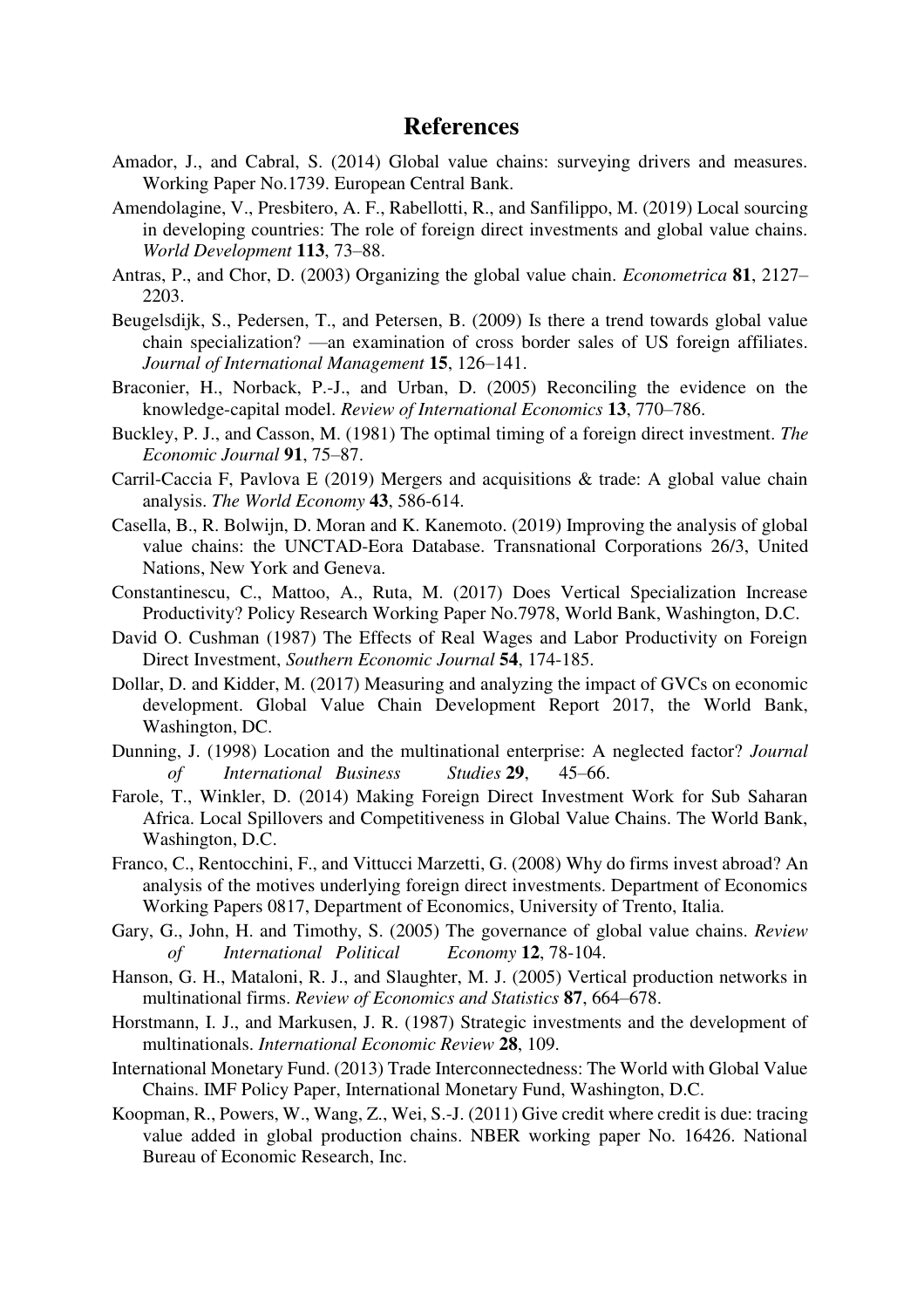- Kowalski, P., Gonzalez, J.L., Ragoussis, A. and Ugarte, C., (2015) Participation of Developing Countries in Global Value Chains. OECD Trade Policy Papers 179, OECD, Paris.
- Lopez Gonzalez, J. (2016) Using foreign factors to enhance domestic export performance: A focus on Southeast Asia. OECD Trade Policy Paper No. 191. OECD, Paris.
- Martin Feldstein (2000) Aspects of Global Economic Integration: Outlook for the Future. NBER Working Paper No. 7899. National Bureau of Economic Research, Inc.
- Martínez-Galán, E. and Fontoura, M. P. (2019) Global Value Chain and inward foreign direct investment in the 2000s. *The World Economy* **42**, 175-196.
- Martínez-Galán, E. and Fontoura, M. P. (2013) Foreign Direct Investment determinants revisited in the context Global Value Chain. DE working papers No.15, University of Lisbon.
- Newman, C., Rand, J., Talbot, T., Tarp, F. (2015) Technology transfers, foreign investment and productivity spillovers. *European Economic Review* **76**, 168-187.
- Paus, E., Gallagher, K. (2008) Missing Links: Foreign Investment and Industrial Development in Costa Rica and Mexico. *Studies of Comparative International Development* **43**, 53-80.
- Rodriguez-Clare, A. (1996) Multinationals, linkages, and economic development. *American Economic Review* **86**, 852-873.
- Sutton, J. (2014) Gains from the Nature Gas: Local Content and Tanzania's Industrial Development. The Seventh Gilman Rutihinda Memorial Lecture, Delivered at the Bank of Tanzania.
- Taglioni, D., Winkler, D. (2016) Making Global Value Chains Work for Development. The World Bank, Washington, D.C.
- Tomiura, E. (2007) Foreign outsourcing, exporting, and FDI: A productivity comparison at firm level. *Journal of International Economics* **72**, 113–127.
- UNCTAD (2013) Global value chains and development: Investment and value-added trade in the global economy. United Nations Conference on Trade and Development. New York and Geneva.
- UNCTAD (2017) World Investment Report. United Nations Conference on Trade and Development. New York and Geneva.
- UNCTAD (2013) World Investment Report. United Nations Conference on Trade and Development. New York and Geneva.
- Winkler, D. (2013) Potential and Actual FDI Spillovers in Global Value Chains the Role of Foreign Investor Characteristics, Absorptive Capacity and Transmission Channels. Policy Research Working Paper No. 6424, World Bank, Washington, D.C.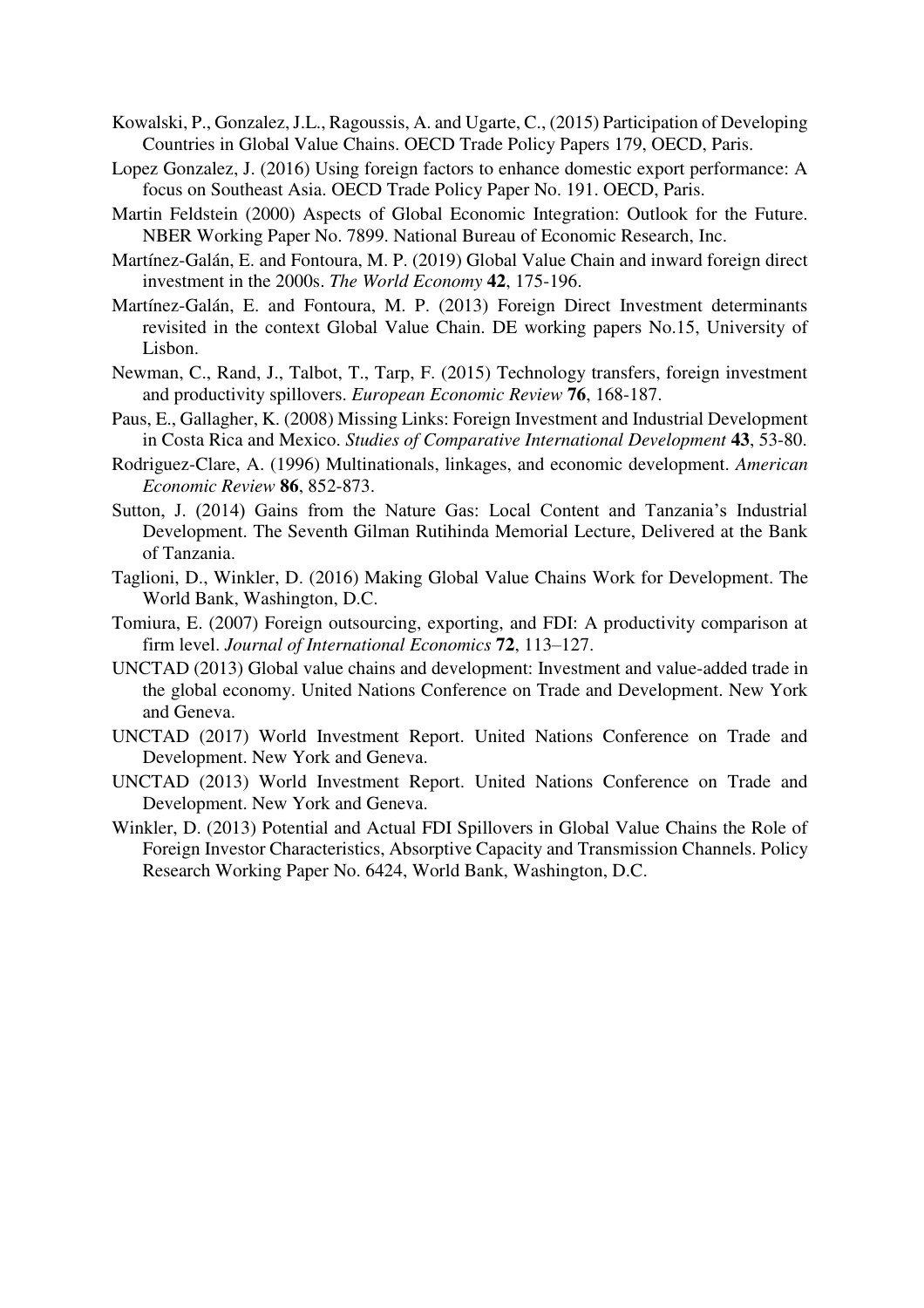# **Appendix**

**Table A1: Country sample** 

| East Asia | South Asia | Southeast Asia | Western Asia<br><b>Bahrain</b> |  |
|-----------|------------|----------------|--------------------------------|--|
| China     | Bangladesh | Cambodia       |                                |  |
| Mongolia  | India      | Indonesia      | Iran                           |  |
|           | Nepal      | Myanmar        | Israel                         |  |
|           | Pakistan   | Philippines    | Jordan                         |  |
|           | Sri Lanka  | Thailand       | Kuwait                         |  |
|           |            | Viet Nam       | Oman                           |  |
|           |            |                | Saudi Arabia                   |  |
|           |            |                | Turkey                         |  |

Note: Country classification based on website of Central INTELLIGENCE AGENCY/ the world factbook